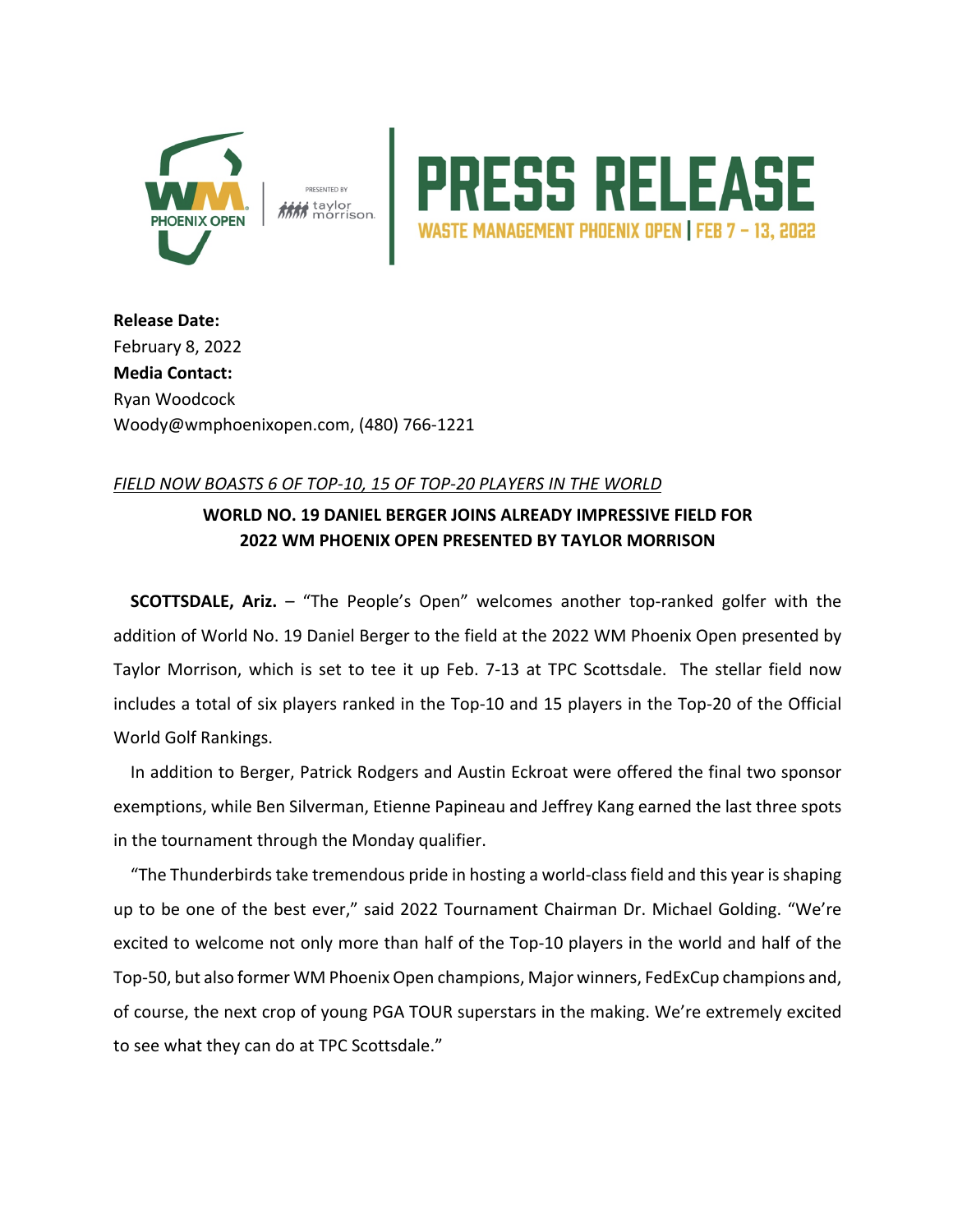A WM Phoenix Open veteran, Berger will make his eighth consecutive start at TPC Scottsdale. He has finished in the Top-10 of "the People's Open" three times, with his highest finish coming in 2017 (T-7). The American turned pro in 2013 at age 20 and has won four PGA TOUR events in his career. His first TOUR wins came in 2016 and 2017 when he earned back-to-back titles at the FedEx St. Jude Classic. In the 2019-20 season, Berger had a streak of 33 consecutive rounds at par or better, tied for the sixth-longest streak on the PGA TOUR. That year, Berger added another TOUR victory to his resume after winning the 2020 Charles Schwab Challenge. Most recently, Berger won the 2021 AT&T Pebble Beach Pro-Am and helped the U.S. claim victory in the 2021 Ryder Cup.

The star-studded field now features 25 players ranked in the Top-50 of the Official World Golf Rankings, led by Jon Rahm who sits first in the standings and followed closely by Viktor Hovland at 3rd. The other top-ranked players include Patrick Cantlay (4), Justin Thomas (7), Xander Schauffele (8), Hideki Matsuyama (10), Louis Oosthuizen (12), Jordan Spieth (13), Sam Burns (14), Scottie Scheffler (15), Harris English (16), Abraham Ancer (17), Tony Finau (18), Berger (19), Brooks Koepka (20), Billy Horschel (22), Matt Fitzpatrick (25), Webb Simpson (30), Talor Gooch (33), Kevin Kisner (36), Max Homa (37), Russell Henley (40), Corey Conners (42), Lucas Herbert (44), Seamus Power (46) and Adam Scott (49).

A field of 132 players will vie for the \$8.2 million purse, the \$1,476,000 first-place check, and 500 FedExCup points. PGA TOUR members have until 5 p.m. on Friday, Feb. 4, to commit to play in the WM Phoenix Open.

The 2022 WM Phoenix Open will take place Feb. 7-13 at TPC Scottsdale. "The People's Open" has been named the Tournament of the Year by the PGA TOUR four times in the past eight years (2014, 2015, 2018, 2019) to acknowledge the tournament's legendary status as one the most unique events in golf. The 2022 edition will mark the 87th playing of the event (one of the five oldest events on the PGA TOUR) and the  $13<sup>th</sup>$  with WM as title sponsor.

The Thunderbirds were founded in 1937 with the mission of promoting the Valley of the Sun through sports. The Thunderbirds consist of 55 "active" members and more than 280 "life" members who have helped the tournament eclipse \$165 million in charitable giving since its